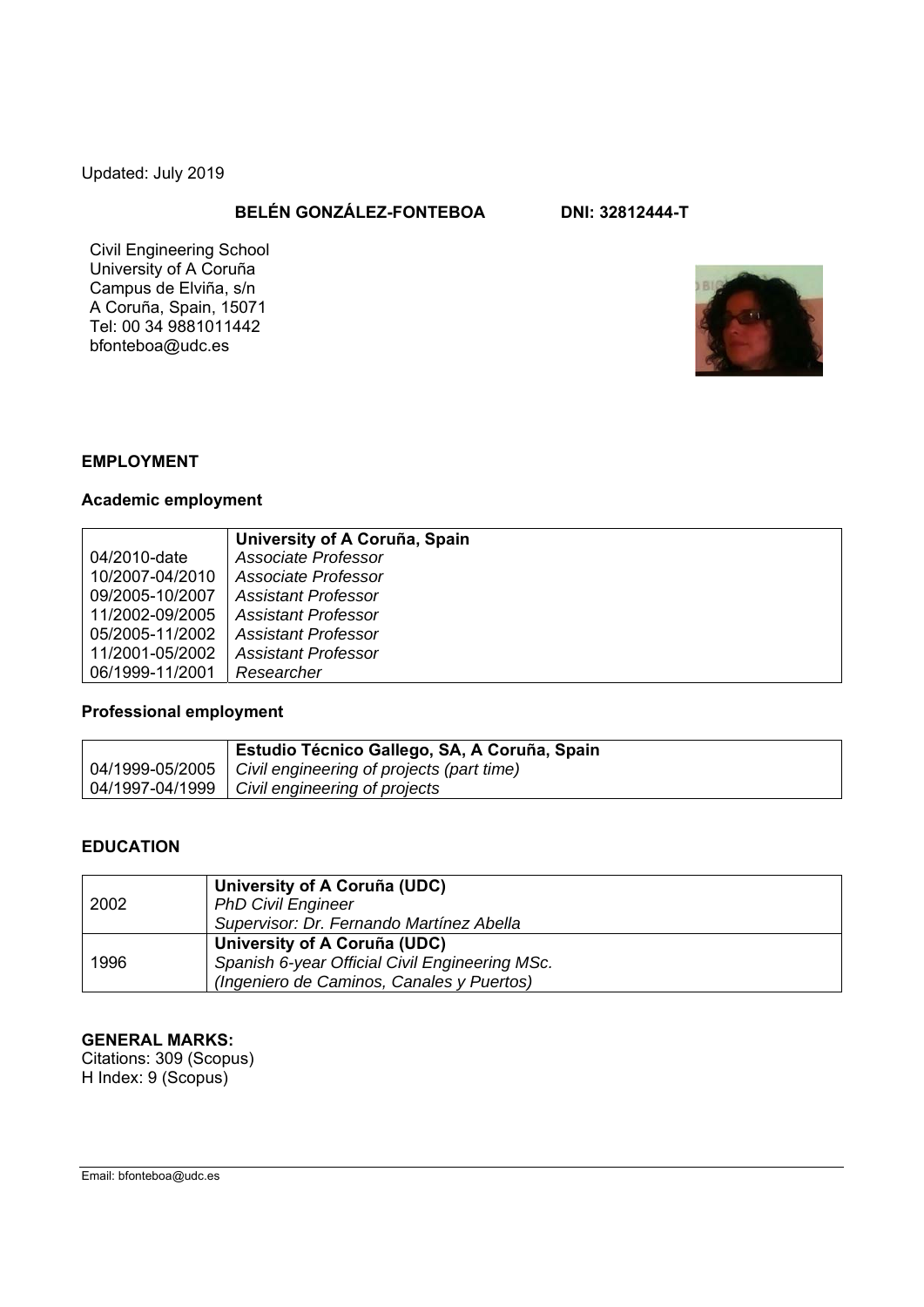#### **RESEARCH**

#### **Research interests**

*Concrete technology, construction materials, sustainable construction, use of waste as building materials, special concretes (recycled c., self-compacting c., lightweight c., fiber reinforced c.), bond in concrete, genetic programming and neural networks, durability.* 

#### **Indexed Publications**

- Iris González Taboada; María Belén González Fonteboa; Fernando Martínez Abella; Diego Carro López. Self-compacting recycled concrete: Relationships between empirical and rheological parameters and proposal of a workability box. CONSTRUCTION AND BUILDING MATERIALS. 143, pp. 537 - 546. (Holanda): ELSEVIER, 01/2017. ISSN 0950-0618
- González-Taboada, Iris; González-Fonteboa, Belén; Eiras-López, Javier; Rojo-López, Gemma, 2017, **Tools for the study of self-compacting 2 recycled concrete fresh behaviour: workability and rheology,** Journal of Cleaner Production. Volume 156, Pages 1–18
- Javier Eiras-López, Sindy Seara-Paz, Belén González-Fonteboa, Fernando Martínez-Abella, 2017, **Bond behaviour of recycled concrete. Analysis and prediction of bond stress-slip curve**. Journal of Materials in Civil Engineering. Accepted. DOI: 10.1061/(ASCE)MT.1943-5533.0002000
- González-Taboada, I., González-Fonteboa, B., Martínez-Abella, F., Carro-López, D. 2017, **Selfcompacting recycled concrete: Relationships between empirical and rheological parameters and proposal of a workability box.** Construction and building materials. 143, pp. 537-546
- González-Fonteboa, B., Carro López, D., de Brito, Jorge, Martínez-Abella, F., Seara-Paz, S., Gutiérrez-Mainar, S. 2017, **Comparison of ground bottom ash and limestone as additons in blended cements**. Materials and Structures. 50 (1) 84. DOI https://doi.org/10.1617/s11527-016-0954 x
- I. González-Taboada, González-Fonteboa, B., Pérez-Ordóñez J.L., Eiras López, J. 2017, **Prediction of self-compacting recycled concrete mechanical properties using vibrated recycled concrete experience.** Construction and building materials Vol. 131 Núm. 30 (págs. 641 a 654)
- C. Martínez, González-Fonteboa, B., Martínez-Abella, F., Carro López, D. 2017, **Performance of mussel shell as aggregate in plain concrete**. Construction and building materials. Núm. 139 (págs. 570 a 583)
- I. González-Taboada, González-Fonteboa, B., Martínez-Abella, F., Pérez-Ordóñez J.L. 2016, **Prediction of the mechanical properties of structural recycled concrete using multivariable regression and genetic programming.** Construction and building materials, Vol. 106 (págs. 480 a 499).
- Seara-Paz, S., González-Fonteboa, B., Martínez-Abella, F., I. González-Taboada. 2016, **Timedependent behaviour of structural concrete made with recycled coarse aggregates. Creep and shrinkage.** Construction and building materials Vol. 122 (págs. 95 a 109)
- Seara-Paz, S., Corinaldesi, Valeria, González-Fonteboa, B., Martínez-Abella, F. 2016, **Influence of recycled coarse aggregates characteristics on mechanical properties of structural concrete**. European Journal of Environmental and Civil Engineering Vol. 20 (págs. 123 a 129).
- I. González-Taboada, González-Fonteboa, B., Martínez-Abella, F., Carro López, D. 2016, **Study of recycled concrete aggregate quality and its relationship with recycled concrete compressive strength using database analsis**. Materiales de construccion, Vol. 66 Núm. 323 (págs. 1 a 18)
- Carro-López, Diego, González-Fonteboa, Belén; de Brito, Jorge; Martínez-Abella, Fernando; González-Taboada, Iris; Silva, Pedro, 2015, **Study of the rheology of self-compacting concrete**

Email: bfonteboa@udc.es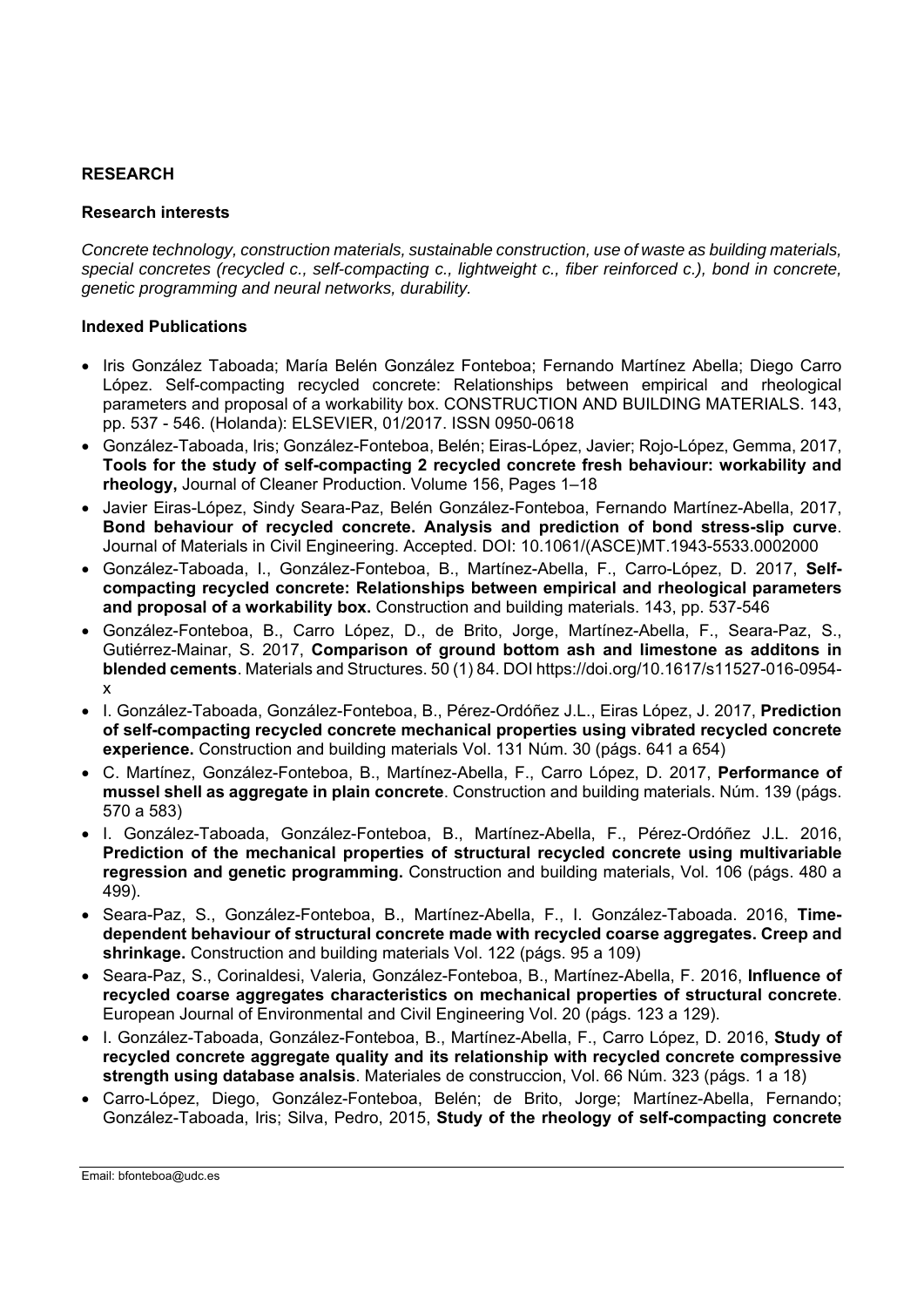**with fine recycled concrete aggregates**. Construction and building materials, Volumen: 96, Páginas: 491-501

- Seara-Paz, S., González-Fonteboa, B., Eiras-López, J., Herrador, M.F., 2014, **Bond behavior between steel reinforcement and recycled concrete.** Materials and Structures Volumen: 47 Issue 1-2, Páginas: 323-334
- Toledano-Prados, Mar; Lorenzo-Pesqueira, Miriam; González-Fonteboa, Belén & Seara-Paz, Sindy, 2013, **Effect of polycarboxylate superplasticizers on large amounts of fly ash cements,** Construction and building materials, Volumen: 48, Páginas: 628- 635
- González-Fonteboa Belén, Martínez-Abella Fernando; Herrador Manuel F.; Seara-Paz Sindy, 2012, **Structural recycled concrete: Behaviour under low loading rate**, Construction and building materials, Volumen: 28, Páginas: 111-116
- González-Fonteboa Belén, Martínez-Abella Fernando, Eiras-López Javier; Seara-Paz Sindy, 2011, **Effect of recycled coarse aggregate on damage of recycled concrete**. - Materials and Structures, Volumen: 44, Páginas:1759-1771.
- González-Fonteboa Belén, Martínez-Abella Fernando; Carro López Diego; Seara-Paz Sindy, 2011, **Stress-strain relationship in axial compression for concrete using recycled saturated coarse aggregate**, Construction and building materials, Volumen: 25,Páginas: 2335-2342
- Belén González Fonteboa, Fernando Martínez Abella, Diego Carro López, Javier Eiras López, 2010, **Shear friction capacity of recycled concretes.** Materiales de Construcción Volumen: 60-299, Páginas:53-67
- Belén González Fonteboa, Isabel Martínez Lage, Cristina Vázquez Herrero, Belén González Fonteboa, Fernando Martínez Abella, 2010, **Generation of recycled aggregates and technical requirements for some applications.** Dyna rev.fac.nac.minas Volumen: 71-161, Páginas:89-97
- González-Fonteboa Belén, Martínez-Abella Fernando, Martínez-Lage Isabel, Eiras-López Javier,2009, **Structural shear behaviour of recycled concrete with silica fume**, Construction and building materials, Volumen: 23, Páginas:3406-3410
- González-Fonteboa Belén, Martínez-Abella Fernando, 2008, **Concretes with aggregates from demolition waste and silica fum**e. Materials and mechanical properties, Building and Environmental, Volumen: 43, Páginas: 429-437
- González-Fonteboa Belén, Martínez-Abella Fernando, 2007, **Shear strength of recycled concrete beams**, Construction and building materials, Volumen: 21, Páginas: 887-893
- González-Fonteboa Belén, Martínez-Abella Fernando, 2005, **Recycled concrete: aggregate and mix properties**. Materiales de Construcción, Volumen: 55/279, Páginas: 33-46

## **Other Publications,**

- Martínez Lage, I., Vázquez Herrero, C., González Fonteboa, B., Martínez-Abella, F. Generation of recycled aggregates and technical requirements for some applications | Generación de los áridos reciclados y requisitos técnicos para algunas aplicaciones. (2010) DYNA (Colombia) 77 (161). PP. 89 - 97
- Pérez Ordóñez, J.L., González-Fonteboa, B., Martínez-Abella, F. Encyclopedia of Artificial Intelligence. Chapter book: Techniques of EC in the Structural Concrete Field. (2009) IGI Global, pp. 526-531. doi: 10.4018/978-1-59904-849-9.ch080
- González, B., Martínez, M.I., Carro, D. Artificial Neural Networks in Real-Life Applications. Chapter book: Prediction of the consistency of concrete by means of the use of artificial neural networks. (2005), pp. 188-200

Email: bfonteboa@udc.es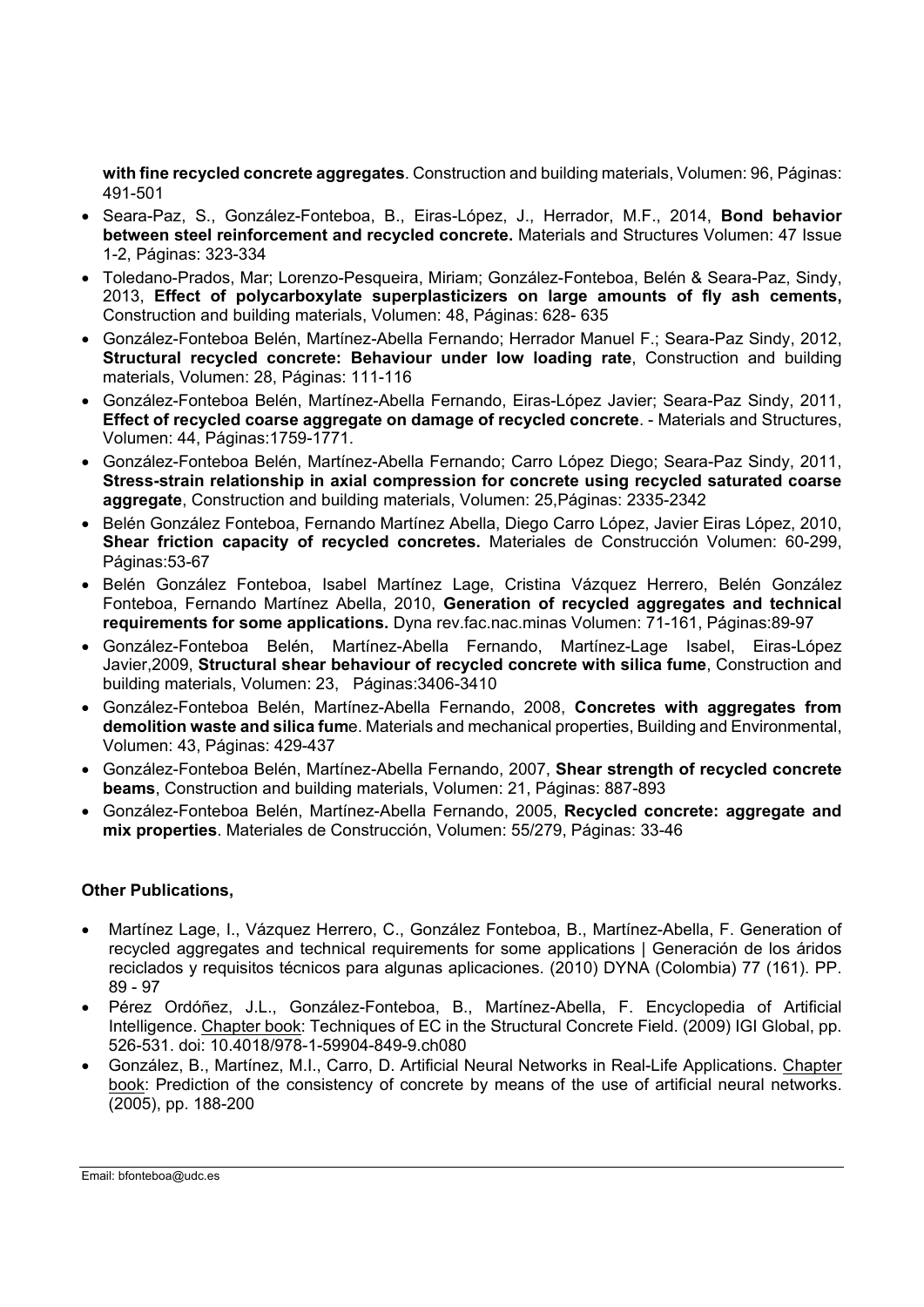Antonio Aguado, Marilda Barra, José Manuel Gómez-Soberón (UPC), Belén González (UDC). Potencialidades del hormigón estructural y su tecnología en el marco de la sostenibilidad de la construcción. (2003) Hormigón y Acero Vol 228-229, 2º-3º trimestre 2003, pp 207-2017

(in Spanish): books and book chapters

- Fernando Martínez Abella, Belén González Fonteboa, Isabel Martínez Lage. Programa de Gestión de Residuos de Construcción y demolición de Galicia 2005-2007. Xunta de Galicia. Consellería de Medio Ambiente. (2005) Depósito legal: C-1641/05
- Fernando Martínez Abella, Belén González Fonteboa, Isabel Martínez Lage. Fichas para la utilización de materiales reciclados a partir de residuos de construcción e demolición. Xunta de Galicia. Consellería de Medio Ambiente. (2005) Depósito legal: C-1641/05
- Belén González Fonteboa. Hormigones con áridos reciclados procedentes de demoliciones: dosificaciones, propiedades mecánicas y comportamiento estructural a cortante. ACHE (Asociación Científico-técnica del Hormigón Estructural). (2005) ISBN 84-89670-46-3
- Comisión 2. Grupo de trabajo 2/5 "Hormigón Reciclado". Utilización de árido reciclado para la fabricación de hormigón estructural. Monografía M-11. ACHE (Asociación Científico-técnica del Hormigón Estructural). (2006) ISBN 84-89670-55-2
- Juan Ignacio Vázquez Peña, Belén González Fonteboa, José Antonio Orejón Pajares, Diego Carro López, Javier Eiras López. Materiales de Construcción. Materiales Metálicos. Fundación Ingeniería Civil de Galicia. (2009). ISBN 84-613-1227-6
- Juan Cagiao, Juan Luis Doménech, Salvador Gutiérrez, Fernando Martínez, Belén González, Breixo Gómez. Huella ecológica del cemento. Fundación Ingeniería Civil de Galicia. (2011) ISBN 978-84- 615-0034-5
- Comisión 2. Grupo de trabajo 2/5 "Hormigón Reciclado". Estudio prenormativo sobre la utilización de los RCD's en hormigón reciclado de aplicación estructural (Proyecto RECNHOR) y Reciclado de los RCD's como áridos de hormigones estructurales (Proyecto CLEAM). (2011). IECA
- Juan Cagiao, Breixo Gómez, Juan Luis Doménech, Salvador Gutiérrez, Hortensia Gutiérrez, Fernando Martínez y Belén González. Sostenibilidad y construcción. Capítulo 7: Impacto ambiental de la industria del cemento: Cálculo de la huella de carbono. ACHE (Asociación Científico-técnica del Hormigón Estructural). (2012)

## **PhD thesis supervised**

- "Self-compacting recycled concrete: Basic Mechanical Properties, Rheology, Robustness and Thixotropy"", (in English). 2017. Cum laude.
- Seara-Paz S. Effect of long-term deformations in structural flexural performance and bond behaviour analysis of recycled concrete (in Spanish). 2015. Cum laude.
- Martínez Lage, I. Research on construction and demolition waste in Galicia: Methods of estimation of annual production and possible uses for recycling (in Spanish). 2007. Cum laude.

## **RECENT RESEARCH AND INNOVATIVE CONTRACTS (from 2010)**

- 2016-2018 Eco-products with cementitious materials. Application on high standards furniture for building construction (dECOcem). (2016-2018) Budget: 153,966 €. GAIN (IN852A 2016/86) (Direction of the Project: Seara-Paz, G., Eiras-López, J.)
- 2016-2018 Valuation of rejected fly ash in materials and products for eco-construction in civil engineering and building construction. (2016-2018) Budget: 147,759 € GAIN (IN852A 2016/178)

Email: bfonteboa@udc.es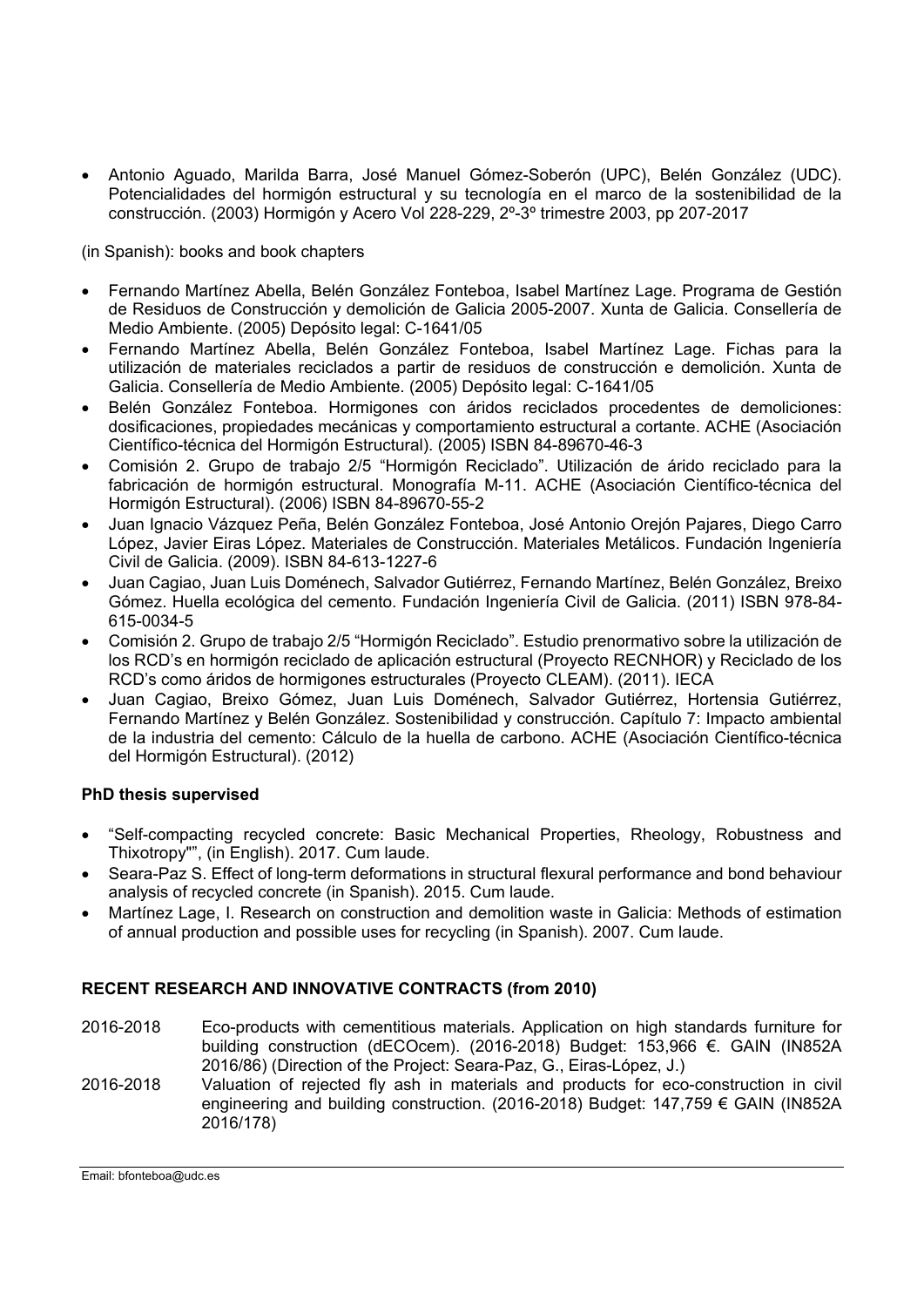- 2015-2018 Coordinator: González Fonteboa, B. HORREO project MINECO: Recycled and robust self-compacting concrete. Fresh rheology and mechanical properties. University of A Coruña. Client: Ministry of Science and Innovation, Spain.
- 2013-2015 Coordinator: González Fonteboa, B., Martínez-Abella, F. INHORMES project CONECTA – PEME: Industrial research on concrete for a sustainable market. University of A Coruña. Clients: ATI Systems, K2 Consulting, GALAICONTROL.
- 2013-2015 Coordinator: González Fonteboa, B. BIOVALVO project INTERCONNECTA: Recycling Galician bivalve shells in the construction field. University of A Coruña. Clients: GALAICONTROL, EXTRACO Constructions, SERUMANO Consulting.
- 2012-2014 Coordinator: González Fonteboa, B. FLOMAR project INTERCONNECTA: New concepts and methodologies in the design and construction of breakwaters and floating concrete pontoons. University of A Coruña. Clients: PRETHOR Prefabrication, RONAUTICA, AQUATICA Consulting.
- 2010-2013 Coordinator: Martínez-Abella, F. METEFORES project INCITE: Development and improvement of theoretical models of structural concrete by genetic programming and artificial neural networks. University of A Coruña. Client: ENMACOSA.
- 2010-2013 Coordinator: Martínez-Abella, F. ADHAN project MINECO: Bond and anchorage of concrete reinforcement. University of A Coruña. Client: Ministry of Science and Innovation, Spain.
- 2010-2012 Coordinator: Herrador Barrios, M. AFIDHAVIT project INCITE: Tension cracking analysis in concrete tanks coated with glass fiber reinforced polymers. University of A Coruña. Client: Autonomous Government of Galicia, Spain.
- 2010-2012 Coordinator: Martínez-Abella, F. ESINMACON project INCITE: Recycling of slag from MSW incinerators in building materials. University of A Coruña. Client: RECINOR.
- 2010-2012 Coordinator: Martínez-Abella, F. ADHIEPR project INCITE: Bond conditions and cracking in prestressed elements. University of A Coruña. Client: EMESA TREFILERÍA.

# **ACADEMIC AND GOVERNMENT SERVICE**

- Referee of the assessment agencies: ANEP (Spain)
- Collaborator in the development of Spanish Structural Concrete Code (EHE 08). Ministry of Public Works, Spain (2005 – 2008)
- Vice Chancellor of Civil Engineering School. University of A Coruña. (2011 2013)
- Secretary of the Civil Engineering School. University of A Coruña (2005 2011)

## **UNIVERSITY TEACHING (in bold type, continuous teaching for more than 10 years)**

| <b>Construction Materials</b>          | 1 <sup>st</sup> year (old 5-year degree)             | Univ. A Coruña, Spain |
|----------------------------------------|------------------------------------------------------|-----------------------|
| <b>Materials Science</b>               | 1 <sup>st</sup> year (old 4-year degree)             | Univ. A Coruña, Spain |
| <b>Structural Concrete</b>             | 4 <sup>th</sup> year (old 5-year degree)             | Univ. A Coruña, Spain |
| <b>Materials and Construction</b>      | 3 <sup>th</sup> , 4 <sup>th</sup> year (old 4,5-year | Univ. A Coruña, Spain |
| <b>Systems</b>                         | degree)                                              |                       |
| <b>Adevanced MaterialsI</b>            | 2 <sup>nd</sup> MSc                                  | Univ. A Coruña, Spain |
| Structural concrete II                 | 5 <sup>th</sup> year (old 5-year degree)             | Univ. A Coruña, Spain |
| <b>Construction Materials I and II</b> | 1 <sup>st</sup> year (new 4-year degree)             | Univ. A Coruña, Spain |
| <b>Materials Technology</b>            | 2 <sup>nd</sup> year (new 4-year degree)             | Univ. A Coruña, Spain |
| <b>Structural monitoring</b>           | <b>PhD Courses</b>                                   | Univ. A Coruña, Spain |
| <b>Special Concretes</b>               | <b>PhD Courses</b>                                   | Univ. A Coruña, Spain |